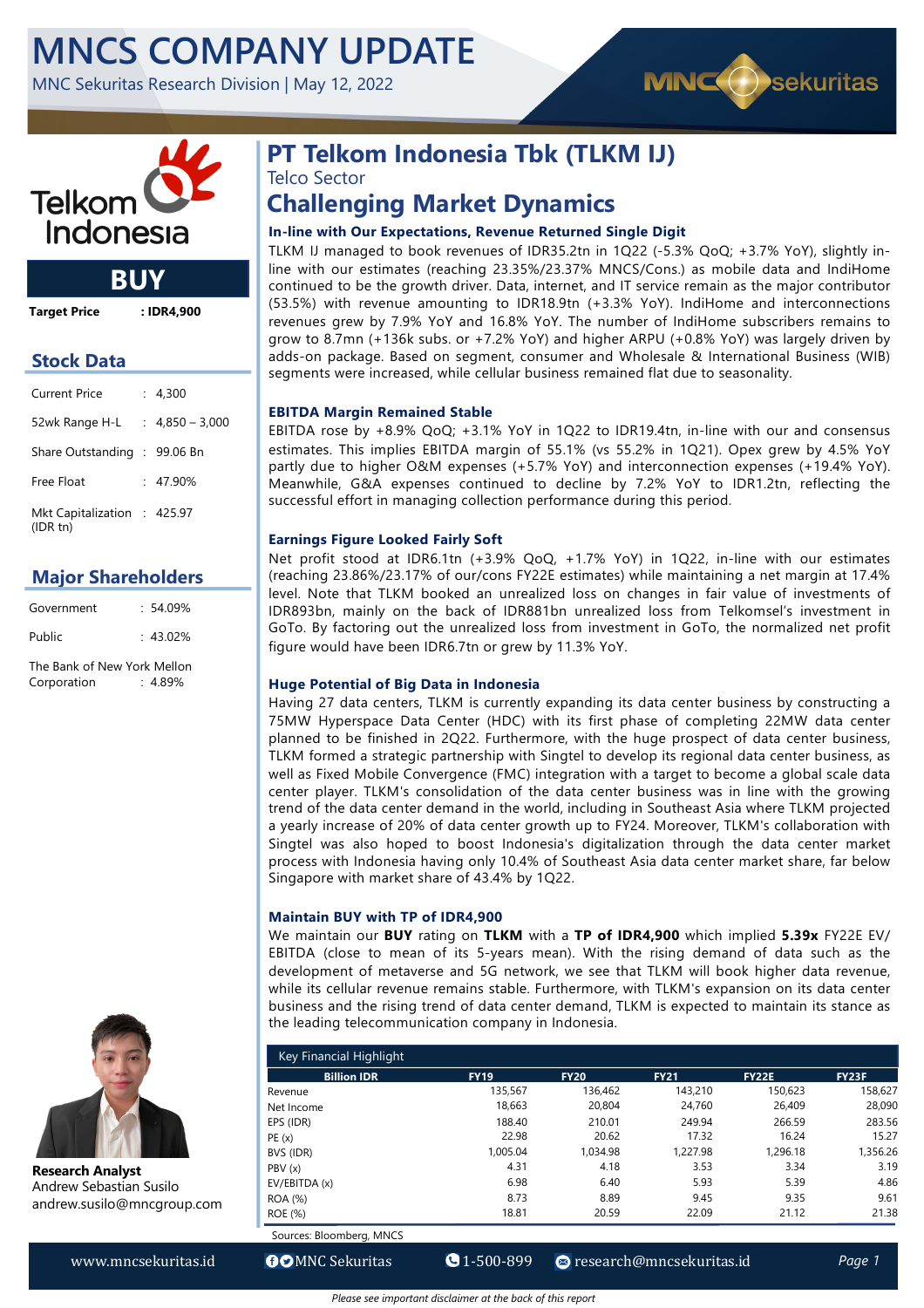

|                                                                            | <b>Revenues</b>      |  |  |
|----------------------------------------------------------------------------|----------------------|--|--|
| <b>Overall, TLKM's Financial</b><br><b>Performance was Slightly Inline</b> | Operating<br>Expense |  |  |
| from our Projection                                                        | EBIT                 |  |  |
|                                                                            | <b>EBIT Margin</b>   |  |  |

|                         | IDR (bn)                 | 1Q21                          | 4Q21       | 1Q22                 | QoQ                                                               | YoY                         | FY22E<br>Consensus    | FY22E<br><b>MNCS</b>        | %Consensus                  | %<br><b>MNCS</b> |  |  |
|-------------------------|--------------------------|-------------------------------|------------|----------------------|-------------------------------------------------------------------|-----------------------------|-----------------------|-----------------------------|-----------------------------|------------------|--|--|
|                         | <b>Revenues</b>          | 33,945                        | 37,167     | 35,208               | $-5.27%$                                                          | 3.72%                       | 150,783               | 150,623                     | 23.35%                      | 23.37%           |  |  |
| nce was Slightly Inline | Operating<br>Expense     | 22,246                        | 25,905     | 24,597               | $-5.05%$                                                          | 10.57%                      |                       |                             |                             |                  |  |  |
|                         | <b>EBIT</b>              | 11,699                        | 11,262     | 10,611               | $-5.78%$                                                          | $-9.30%$                    | 48,597                | 50,007                      | 21.83%                      | 21.22%           |  |  |
|                         | <b>EBIT Margin</b>       | 34.46%                        | 30.30%     | 30.14%               |                                                                   |                             |                       |                             |                             |                  |  |  |
|                         | <b>EBITDA</b><br>EBITDA  | 18,809                        | 17,796     | 19,388               | 8.95%                                                             | 3.08%                       | 79,850                | 82,006                      | 24.28%                      | 23.64%           |  |  |
|                         | Margin                   | 55.41%                        | 47.88%     | 55.07%               |                                                                   |                             |                       |                             |                             |                  |  |  |
|                         | PBT                      | 10,816                        | 10,418     | 9,862                | $-5.34%$                                                          | $-8.82%$                    | 45,033                | 46,082                      | 21.90%                      | 21.40%           |  |  |
|                         | Net Profit -<br>reported | 6,014                         | 5,888      | 6,118                | 3.91%                                                             | 1.73%                       | 25,643                | 26,409                      | 23.86%                      | 23.17%           |  |  |
|                         | Net Margin               | 17.72%                        | 15.84%     | 17.38%               |                                                                   |                             |                       |                             |                             |                  |  |  |
|                         |                          | Source: Bloomberg, MNCS       |            |                      |                                                                   |                             |                       |                             |                             |                  |  |  |
|                         |                          |                               |            |                      |                                                                   |                             |                       |                             |                             |                  |  |  |
|                         |                          |                               |            |                      | Exhibit 02. Data Center Number of Units in Southeast Asia (units) |                             |                       |                             |                             |                  |  |  |
|                         |                          | Singapore, 79<br>Malaysia, 22 |            |                      |                                                                   |                             |                       |                             |                             |                  |  |  |
|                         |                          |                               |            |                      |                                                                   |                             |                       |                             |                             |                  |  |  |
|                         |                          |                               |            |                      |                                                                   |                             |                       |                             |                             |                  |  |  |
|                         | Source: Baxtel           |                               |            |                      |                                                                   |                             |                       |                             |                             |                  |  |  |
|                         |                          |                               |            |                      | Exhibit 03. TLKM is currently trading at the mean of EV/EBITDA.   |                             |                       |                             |                             |                  |  |  |
|                         |                          |                               | ∙EV EBITDA | $\neg$ Mean          | $\blacktriangleright$ STD-1                                       | $\blacktriangleright$ STD-2 |                       | $\blacktriangleright$ STD+1 | $\blacktriangleright$ STD+2 |                  |  |  |
|                         | $\overline{9}$           |                               |            |                      |                                                                   |                             |                       |                             |                             |                  |  |  |
|                         | 8                        |                               |            |                      |                                                                   |                             |                       |                             |                             |                  |  |  |
|                         | 7                        |                               |            |                      |                                                                   |                             |                       |                             |                             |                  |  |  |
|                         |                          |                               |            |                      |                                                                   |                             |                       |                             |                             |                  |  |  |
|                         | 6                        |                               |            |                      |                                                                   |                             |                       |                             |                             |                  |  |  |
|                         | 5                        |                               |            |                      |                                                                   |                             |                       |                             |                             |                  |  |  |
|                         | 4<br>.&                  | Octrice                       |            | 14-19                |                                                                   | 14.20 oct-B                 | <b>18/11</b><br>April | 1421                        | Octr2                       | Apr-2            |  |  |
|                         | Source: Bloomberg, MNCS  |                               | April      | Oc <sup>rrid</sup> s | <b>120-20</b><br>Apr-20                                           |                             |                       |                             |                             |                  |  |  |

#### Exhibit 02. Data Center Number of Units in Southeast Asia (units)



Source : Baxtel



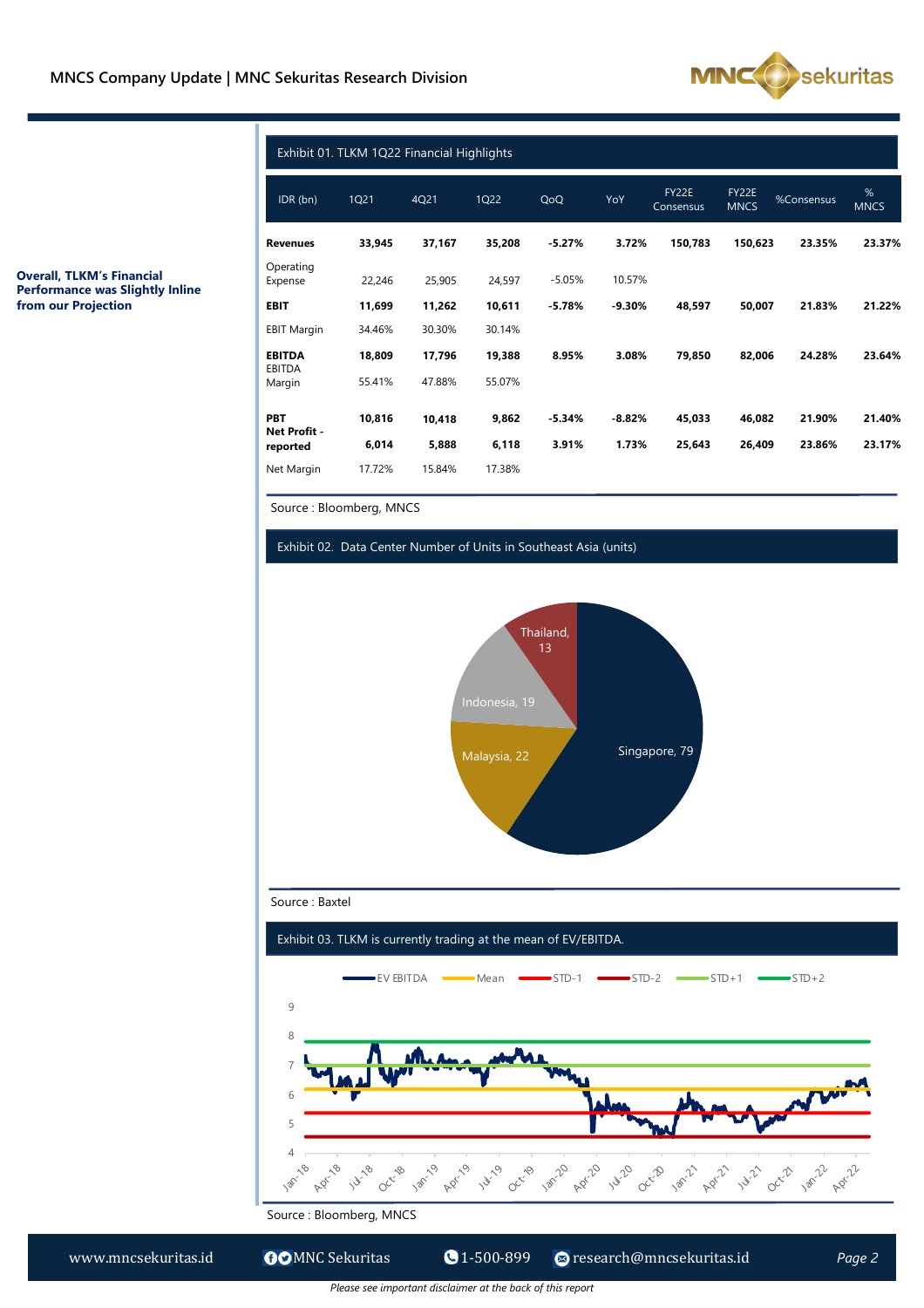#### **MNCS Company Update | MNC Sekuritas Research Division**



| Exhibit 04. Financial Projections            |                          |                          |                    |                          |                          |                                                                     |                   |                   |                   |                   |                   |
|----------------------------------------------|--------------------------|--------------------------|--------------------|--------------------------|--------------------------|---------------------------------------------------------------------|-------------------|-------------------|-------------------|-------------------|-------------------|
|                                              | <b>Income Statement</b>  |                          |                    |                          | <b>Balance Sheet</b>     |                                                                     |                   |                   |                   |                   |                   |
| <b>IDR Billion</b>                           | 2019                     | 2020                     | 2021               | 2022E                    | 2023F                    | <b>IDR Billion</b>                                                  | 2019              | 2020              | 2021              | 2022E             | 2023F             |
| <b>Revenues</b>                              | 135,567                  | 136,462                  | 143,210            | 150,623                  | 158,627                  | Cash and cash<br>equivalents                                        | 18,242            | 20,589            | 38,311            | 42,414            | 53,588            |
| Data                                         | 91,113                   | 98,030                   | 108,549            | 115,307                  | 124,703                  | Trade<br>Receivables                                                | 12,089            | 11,553            | 8,705             | 12,813            | 9,067             |
| Non-data                                     | 44,454                   | 38,432                   | 34,661             | 35,316                   | 33,923                   | Inventory                                                           | 585               | 983               | 779               | 593               | 821               |
| Operating<br><b>Expense</b><br>Operational & | (69, 909)                | (63, 979)                | (67, 487)          | (68, 616)                | (70, 715)                | Other Current<br>Assets<br><b>Total Current</b>                     | 10,806            | 13,378            | 13,482            | 13,617            | 13,753            |
| Maintenance<br>Expense                       | (63, 794)                | (59, 831)                | (65, 289)          | (64, 211)                | (65, 831)                | <b>Assets</b>                                                       | 41,722            | 46,503            | 61,277            | 69,436            | 77,229            |
| Selling & GA<br>Expense                      | (9,637)                  | (9,964)                  | (10, 419)          | (10, 421)                | (11,068)                 | Fixed Assets-net<br>Other Non-                                      | 156,973<br>22,513 | 160,923<br>39,517 | 165,026<br>50,881 | 171,825<br>46,695 | 176,957<br>42,534 |
| EBIT                                         | 42,480                   | 43,505                   | 47,563             | 50,007                   | 53,140                   | <b>Current Assets</b><br><b>Total Non-</b><br><b>Current Assets</b> | 179,486           | 200,440           | 215,907           | 218,520           | 219,491           |
| <b>EBITDA</b>                                | 65,658                   | 72,483                   | 75,723             | 82,006                   | 87,912                   | <b>TOTAL ASSETS</b>                                                 | 221,208           | 246,943           | 277,184           | 287,957           | 296,720           |
| <b>Interest Expense</b>                      | (4,240)                  | (4,520)                  | (4, 365)           | (5, 507)                 | (5, 168)                 | <b>Trade Payables</b>                                               | 13,897            | 16,999            | 17,170            | 18,018            | 18,813            |
| Interest Income                              | 1,092                    | 799                      | 558                | 1,582                    | 1,583                    | Short-term Debt                                                     | 8,705             | 9,934             | 6,682             | 6,682             | 6,682             |
| Other                                        | (166)                    | (1,009)                  | (78)               |                          |                          | Other current<br>liabilities                                        | 35,767            | 42,160            | 45,279            | 45,895            | 45,895            |
| <b>Profit Before Tax</b>                     | 37,908                   | 38,775                   | 43,678             | 46,082                   | 49,555                   | <b>Total Current</b><br><b>Liabilities</b>                          | 58,369            | 69,093            | 69,131            | 70,595            | 71,390            |
| <b>Tax Expense</b><br>(Benefit)              | (10, 316)                | (9,212)                  | (9,730)            | (9,869)                  | (11, 142)                | Long-term Debt                                                      | 29,686            | 30,561            | 36,319            | 32,819            | 29,319            |
| Net Income<br>Before MI                      | 27,592                   | 29,563                   | 33,948             | 36,213                   | 38,414                   | Other Long-term<br>liabilities                                      | 15,903            | 26,400            | 26,335            | 31,407            | 35,891            |
| Minority Interest                            | (8,929)                  | (8, 759)                 | (9, 188)           | (9,805)                  | (10, 324)                | <b>Total Long-term</b><br><b>Liabilities</b>                        | 45,589            | 56,961            | 62,654            | 64,226            | 65,210            |
| <b>Net Income</b>                            | 18,663                   | 20,804                   | 24,760             | 26,409                   | 28,090                   | <b>Total Equity</b>                                                 | 99,561            | 102,527           | 121,646           | 128,403           | 134,354           |
| EPS (full amount)                            | 188.40                   | 210.01                   | 249.94             | 266.59                   | 283.56                   | <b>TOTAL</b><br><b>LIABILITIES &amp;</b><br><b>EQUITY</b>           | 221,208           | 246,943           | 277,184           | 287,957           | 296,720           |
|                                              | <b>Cash Flow</b>         |                          |                    |                          |                          |                                                                     | Ratios            |                   |                   |                   |                   |
| <b>IDR Billion</b>                           | 2019                     | 2020                     | 2021               | 2022E                    | 2023F                    | <b>IDR Billion</b>                                                  | 2019              | 2020              | 2021              | 2022E             | 2023F             |
| <b>CFO Total</b>                             | 54,949                   | 65,317                   | 68,353             | 65,620                   | 77,362                   | Revenue Growth (%)                                                  | 3.66%             | 0.66%             | 4.94%             | 5.18%             | 5.31%             |
| EBIT                                         | 42,480                   | 43,505                   | 47,563             | 50,007                   | 53,140                   | EBITDA Growth (%)                                                   | 9.10%             | 10.39%            | 4.47%             | 8.30%             | 7.20%             |
| Depreciation                                 | 23,178                   | 28,892                   | 31,816             | 31,999                   | 34,772                   | Net Profit Growth (%)                                               | 3.50%             | 11.47%            | 19.02%            | 6.66%             | 6.37%             |
| Change in<br><b>Working Capital</b>          |                          |                          |                    |                          |                          |                                                                     |                   |                   |                   |                   |                   |
| Change in others                             | 4,330<br>(15,039)        | 2,543<br>(9,623)         | 4,123<br>(15, 149) | (2,593)<br>(13, 793)     | 4,176<br>(14, 726)       | Current Ratio (%)                                                   | 0.71              | 0.67              | 0.89              | 0.98              | 1.08              |
| <b>CFI Total</b>                             | (35, 791)                | (35, 256)                | (37, 703)          | (30, 125)                | (31, 725)                | Quick Ratio (%)                                                     | 0.52              | 0.47              | 0.68              | 0.78              | 0.88              |
| Change in<br>Intagibles                      |                          |                          |                    |                          |                          | Receivable Days                                                     | 27.04             | 27.65             | 27.04             | 26.07             | 25.17             |
| Change in<br>Investment                      | (2,008)<br>(732)         | (2,538)<br>(2,809)       | (2,845)<br>(6,400) | $\overline{\phantom{a}}$ |                          | <b>Inventory Days</b>                                               | 3.51              | 3.65              | 3.65              | 3.65              | 3.65              |
| Capex                                        | (35, 218)                | (29, 436)                | (30, 341)          | (30, 125)                | (31, 725)                | Payable Days                                                        | 73.00             | 81.11             | 73.00             | 73.00             | 91.25             |
| Change in other                              | 2,167                    | (473)                    | 1,883              | $\overline{\phantom{a}}$ |                          | Debt to Equity (x)                                                  | 0.48              | 0.54              | 0.48              | 0.43              | 0.38              |
| <b>CFF Total</b>                             | (25, 788)                | (89)                     | (2,872)            | (27, 893)                | (30, 962)                | Net Debt to EBITDA (x)                                              | (0.45)            | (0.48)            | (0.27)            | (0.16)            | 0.02              |
| Debt Proceeds<br>(Repayment)                 | $\overline{\phantom{a}}$ | $\overline{\phantom{a}}$ | $\sim$             | $\overline{\phantom{a}}$ | $\overline{\phantom{a}}$ |                                                                     |                   |                   |                   |                   |                   |
| Dividend to MI                               | (9,618)                  | (7, 778)                 | (13,242)           | (8,240)                  | (8,824)                  | EBIT Margin (%)                                                     | 31.34%            | 31.88%            | 33.21%            | 33.20%            | 33.50%            |
| Dividend                                     | (16, 229)                | (15,262)                 | (16, 643)          | (19,652)                 | (22, 138)                | EBITDA Margin (%)                                                   | 48.43%            | 53.12%            | 52.88%            | 54.44%            | 55.42%            |
| Other                                        | 59                       | 22,951                   | 27,013             |                          |                          | Net Profit Margin (%)                                               | 13.77%            | 15.25%            | 17.29%            | 17.53%            | 17.71%            |
|                                              |                          |                          |                    |                          |                          |                                                                     |                   |                   |                   |                   |                   |

Sources : Company, MNCS

**Closing Balance 18,242 20,589 38,311 42,414 53,588** 

ROE (%) 18.81% 20.59% 22.09% 21.12% 21.38%